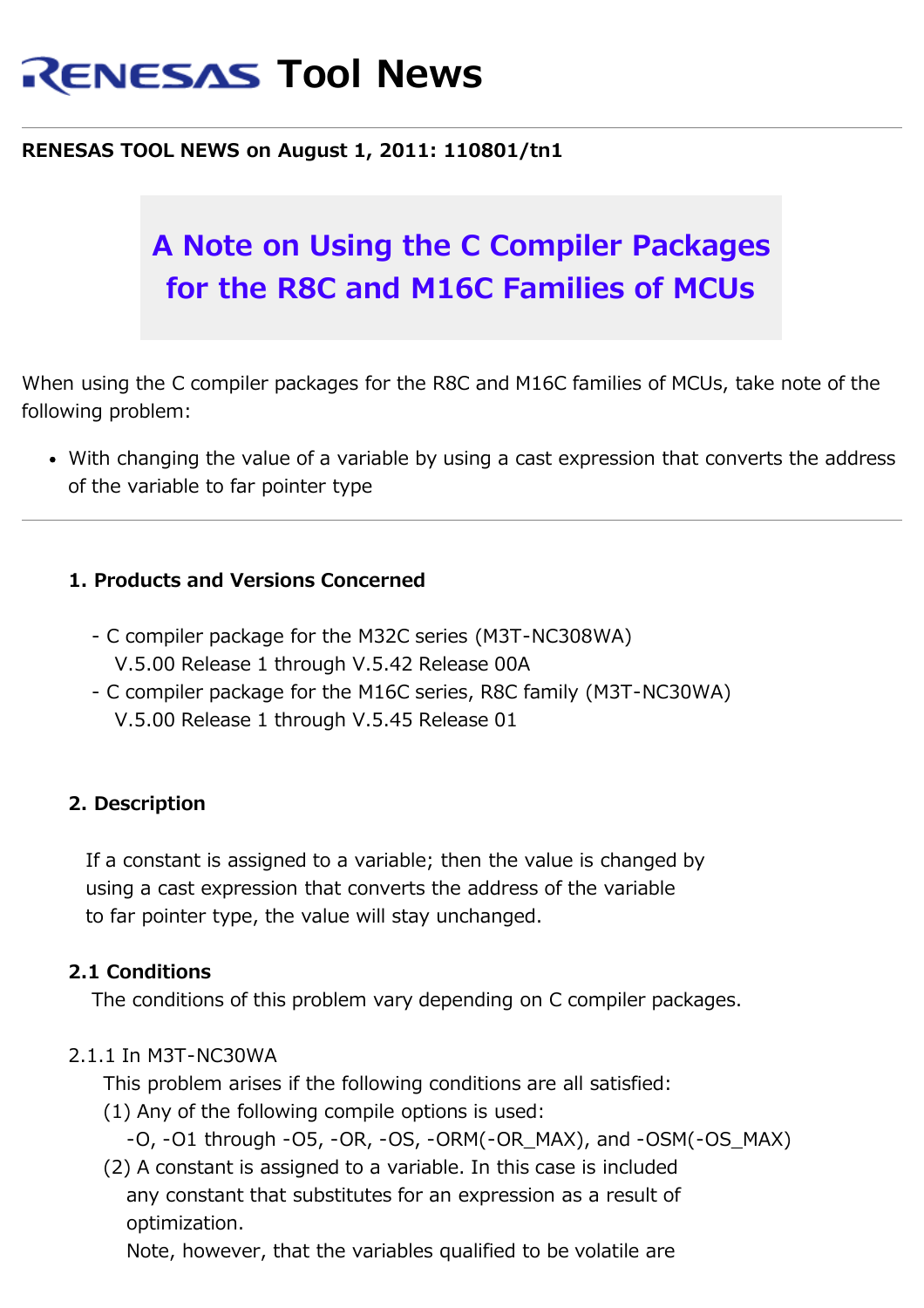excluded, and only in V.5.45 Release 00 and later, external variables are also excluded.

- (3) After the assignment expression in (2), the variable in (2) is referenced.
- (4) The address of the variable in (2) is converted to pointer type by using a cast expression, and then this expression is used to change the value of the above variable.
- (5) The expression in (4) is placed between the expressions in (2) and (3).
- (6) Between the expressions in (2) and (3) exist no function calls or no inline-assemble functions.
- (7) The attribute of the pointer type in (4) is far.

### 2.1.2 In M3T-NC308WA

This problem arises if the following conditions are all satisfied:

- (1) Any of the following compile options is used:
	- -O, -O1 through -O5, -OR, -OS, -ORM(-OR\_MAX), and -OSM(-OS\_MAX)
- (2) A constant is assigned to a variable whose attribute is near. In this case is included any constant that substitutes for an

expression as a result of optimization.

 Note, however, that the variables qualified to be volatile are excluded, and only in V.5.42 Release 00 and later, external variables are also excluded.

- (3) After the assignment expression in (2), the variable in (2) is referenced.
- (4) The address of the variable in (2) is converted to pointer type by using a cast expression, and then this expression is used to change the value of the above variable.
- (5) The expression in (4) is placed between the expressions in (2) and (3).
- (6) Between the expressions in (2) and (3) exist no function calls or no inline-assemble functions.

(7) The attribute of the pointer type in (4) is far.

## **2.2 Example**

```
 ---------------------------------------------------------------
unsigned int gui;
 void func(void)
 {
    unsigned int aui;
   aui = 0; / Condition (2) */*(int far *)&aui = 1; /* Conditions (4), (5), (6), (7) */
   gui = aui; \frac{1}{2} /* Condition (3) \frac{1}{2}
```